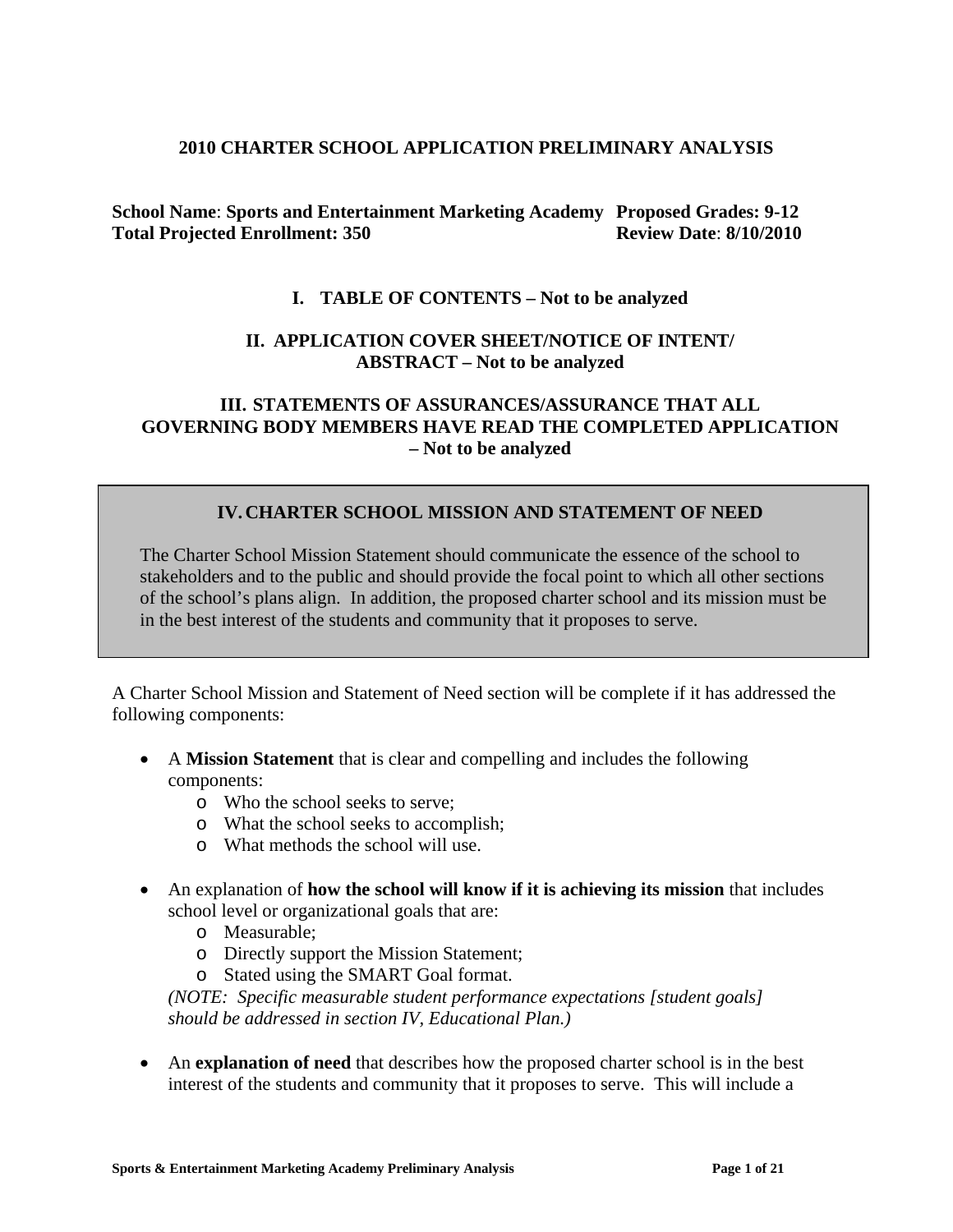demographic description of the student and community population within which the school will be located.

# **ANALYSIS: CHARTER SCHOOL MISSION AND STATEMENT OF NEED**

| Criteria Not Sufficiently Addressed, Concerns & Additional Questions                                                                                                                                                                                                                                                                                                                                                                                                                                                                                                                   | Reference |
|----------------------------------------------------------------------------------------------------------------------------------------------------------------------------------------------------------------------------------------------------------------------------------------------------------------------------------------------------------------------------------------------------------------------------------------------------------------------------------------------------------------------------------------------------------------------------------------|-----------|
| <b>Mission Statement</b>                                                                                                                                                                                                                                                                                                                                                                                                                                                                                                                                                               |           |
| <b>Achievement of Mission/Goals</b>                                                                                                                                                                                                                                                                                                                                                                                                                                                                                                                                                    |           |
| The methods by which the school will measure the achievement of its<br>mission and goals did not bear a direct relationship to the goals on P.<br>21-22 and an explanation of how those were related was not offered.<br>Instead of actual school level or organization goals that are measurable,<br>this section contained only a list of processes, requirements and one<br>belief, and therefore does not meet the requirement.                                                                                                                                                    | P. 22     |
| <b>Explanation of Need</b>                                                                                                                                                                                                                                                                                                                                                                                                                                                                                                                                                             |           |
| The application asserts that many new jobs requiring organization, time<br>management, customer service and communication will be available "in<br>the next few years" but provides no industry or market data to support<br>this prediction nor were any identifiable student needs identified. There<br>was no explanation to indicate why information from the Minnesota<br>High School League is pertinent to New Mexico or Albuquerque<br>students.                                                                                                                               | PP. 22-24 |
| The situation that was described regarding the graduation rate and post-<br>secondary preparation is not supported by any data other that a single<br>graduation rate and a single college retention rate. Particularly, no data<br>was included to indicate that the proposed programs would increase the<br>graduation rate or improve college retention. While a need may exist,<br>there is no strong argument, or data to establish a reasonable cause-<br>effect relationship between the proposed program and the improvement<br>of graduation, retention or achievement rates. | PP. 22-24 |

## **CHARTER SCHOOL MISSION AND STATEMENT OF NEED SUMMARY**

Please summarize your analysis of the Mission and Statement of Need section of the school's application. Your summary should reflect your overall impression of the section as presented and discuss the most significant weaknesses of the section.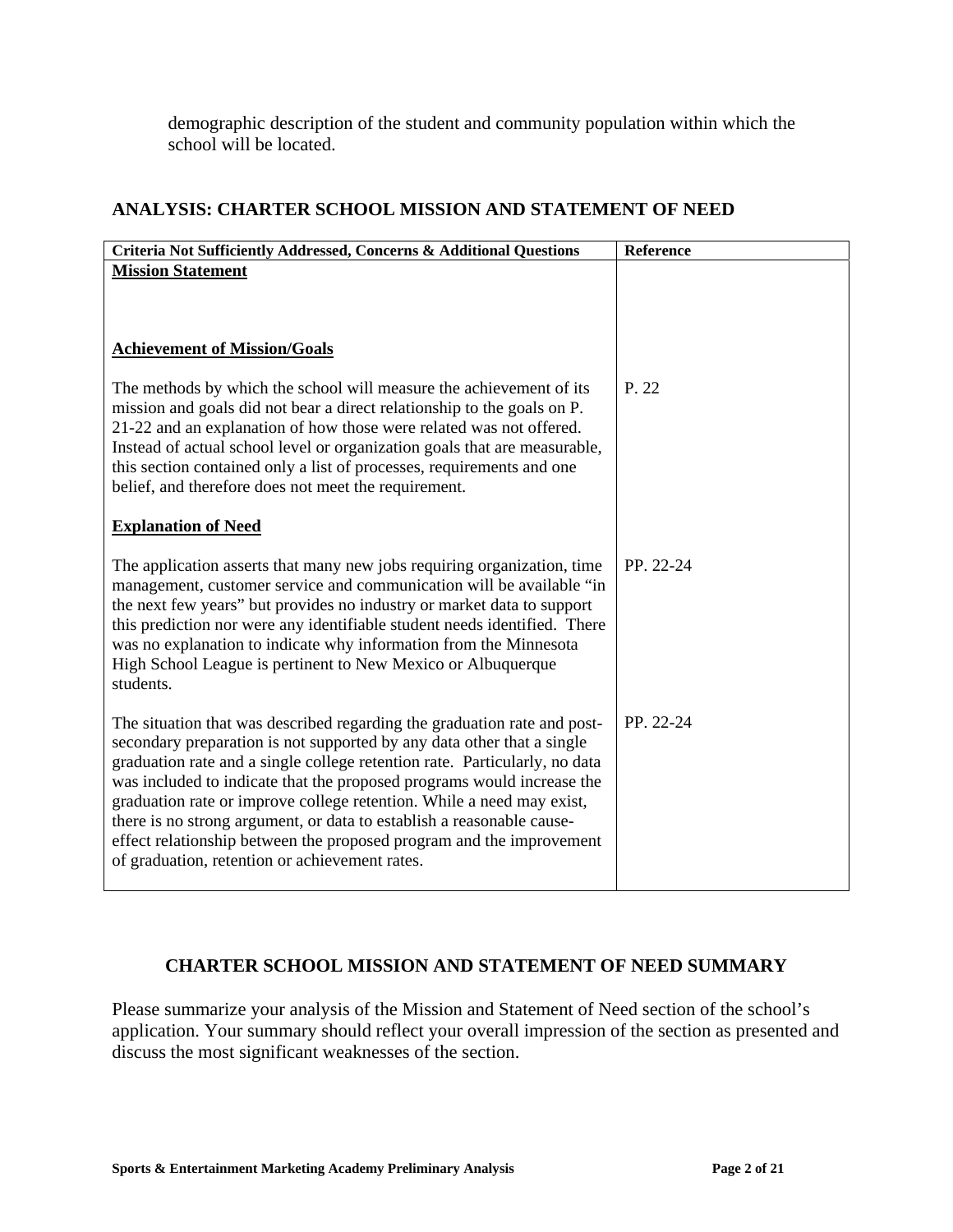#### **Summary Analysis**

The application fails to provide adequate measures by which the school will determine if it has achieved its mission. Only a list composed mainly of activities and processes was provided with no indication of how any of them would serve a verifiable measure that would meet the criteria by supporting the mission statement. Most elements of the SMART goal format were missing.

No data or other evidence other than a single graduation rate and retention rate was provided to support the statement of need. The argument given did not establish a reasonable connection between the conditions cited and student needs, or between the proposed program and any results that would meet the alleged need.

As such, this section of the application is incomplete and inadequate to establish that the mission of the school would be accomplished and that the stated need exists.

# **V. EDUCATIONAL PLAN**

The educational plan should describe who the school expects to serve; what the students will achieve; how they will achieve it; and how the school will evaluate performance. It should provide a clear picture of what a student who attends the school will experience in terms of educational climate, structure, materials, schedule, assessment and outcomes.

## **A. CURRICULUM FRAMEWORK**

The New Mexico Content Standards, Benchmarks and Performance Standards provide the content requirements and expectations for students in all public schools. The description of the curriculum should provide a sense not only of what the school will teach but also of how and why. (*NOTE: Refer to the Glossary of Terms Used in the Application, last two pages of this document, to assist in the analysis of this section.)*

A description of the Curriculum Framework will be complete if it has addressed the following components:

## **1. Philosophy and Approach to Instruction:**

- A description of the educational philosophy and curricular approach of the proposed school.
- A description of why the particular educational philosophy and/or approach were selected.
- Documentation, research, and/or a rationale that supports the educational philosophy and curricular approach.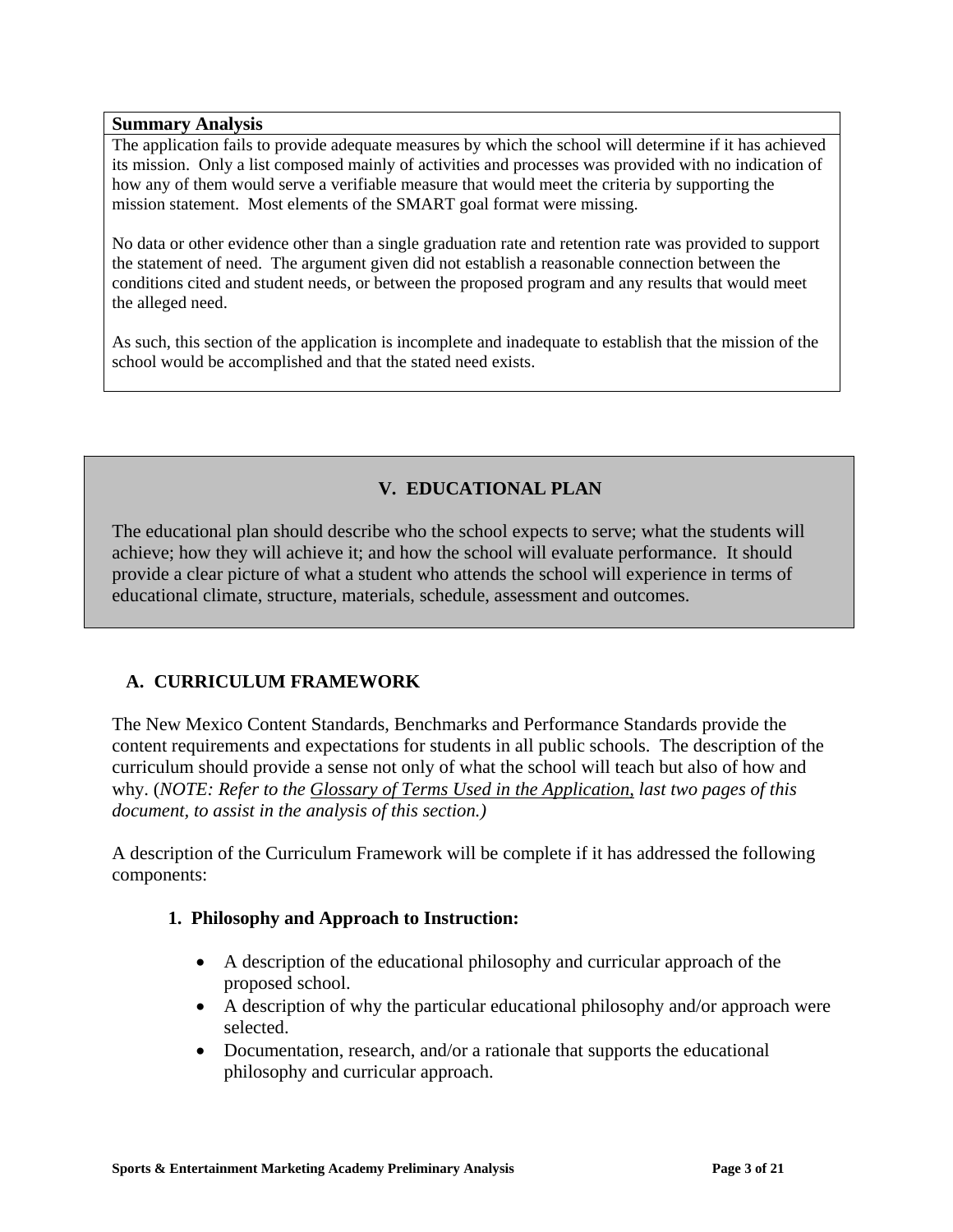- An explanation of why the educational philosophy and/or approach is/are likely to result in improved educational performance of students.
- A description of how the educational philosophy and/or approach aligns with the school's mission and student needs.

#### **2. Description of the Curriculum**

- **If the curriculum has already been selected/developed:** A detailed description of the curriculum that includes a scope and sequence.
- **If the curriculum has yet to be developed:** A description of the proposed curriculum and a specific plan for its development that will include a scope and sequence. The development plan should include a description of the process, a timeline, and resources (including staffing) to be utilized.

#### **3. Alignment with NM Standards**

- A copy of the alignment document if it was completed, **OR**
- If the alignment has not been completed, a description of the process and a specific timeline to be used for aligning the curriculum with the New Mexico Standards.

#### **4. Strategies and Methods:**

- A description of the strategies and methods to be used in delivering the curriculum.
- An explanation of how the curriculum will address students' needs and assist students in reaching the NM Standards. *(NOTE: Students with special needs, including students who require bilingual education, special education or are limited English proficient, should be addressed in Subsection D: Special Populations)*
- A descriptive example of the curricular strategies and methods in action in the classroom.
- A description of professional development that may be necessary for implementation of the strategies and methods to be used in delivering the curriculum.

#### **ANALYSIS: EDUCATIONAL PHILOSOPHY AND APPROACH TO INSTRUCTION**

| Criteria Not Sufficiently Addressed, Concerns & Additional Questions                                                                                                                                                                    | <b>Reference</b> |
|-----------------------------------------------------------------------------------------------------------------------------------------------------------------------------------------------------------------------------------------|------------------|
| Philosophy and Approach to Instruction                                                                                                                                                                                                  |                  |
| The several assertions that the philosophy and program will result in<br>high student achievement, continuous improvement, academic<br>excellence, etc. were not supported by any data from research or<br>successful similar programs. | Pp. 27-28        |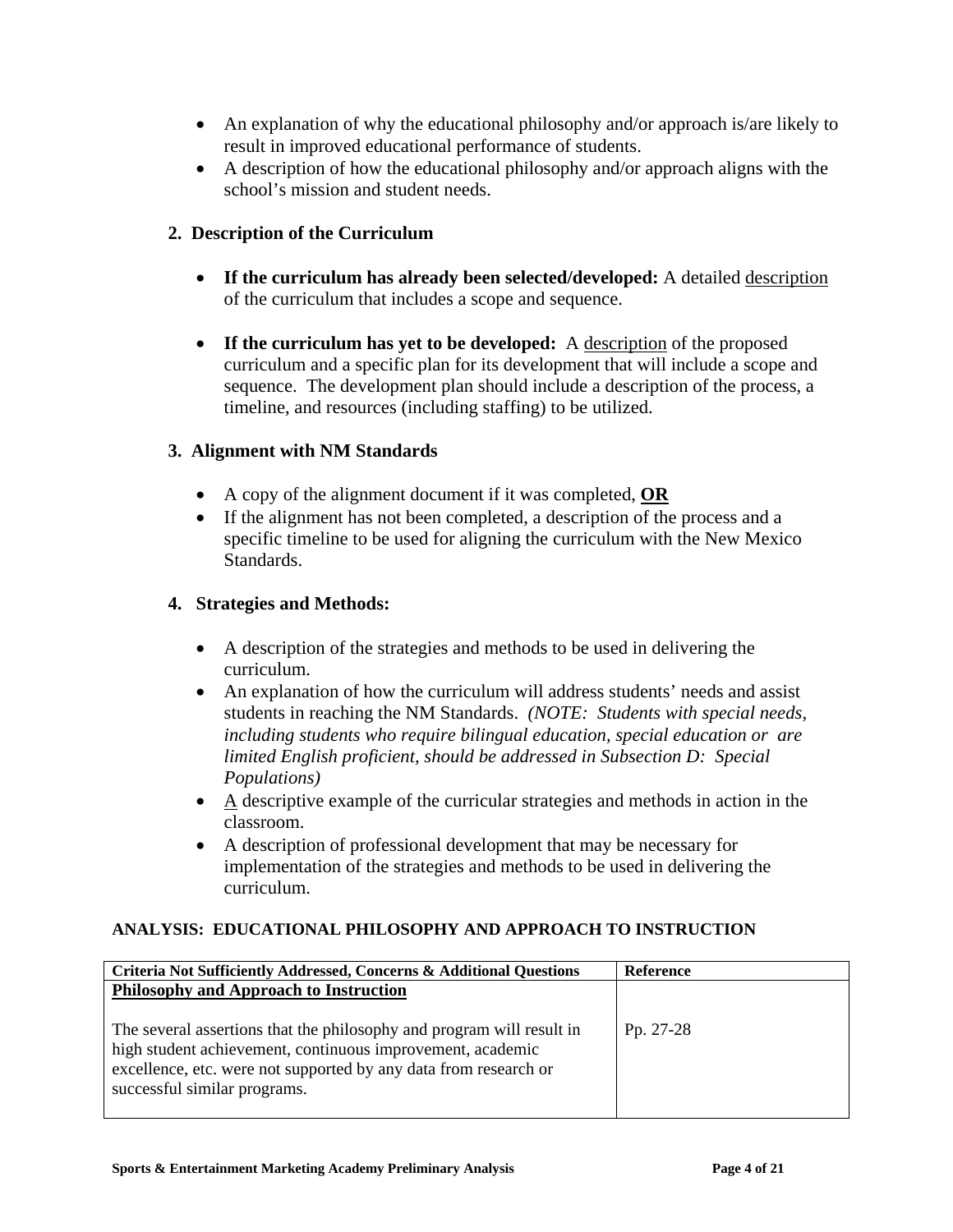| <b>Description of the Curriculum</b>                                                                                                                                                                                                                                                                                              |          |
|-----------------------------------------------------------------------------------------------------------------------------------------------------------------------------------------------------------------------------------------------------------------------------------------------------------------------------------|----------|
| The description is very general, leaving out specific<br>math/language/Science/Social Studies classes that will be offered. The<br>description did not demonstrate that the charter applicant understands<br>NM graduation requirements for students.                                                                             | P. 27-32 |
| The applicants chose to include sections 2, 3, and 4 under a single<br>heading which prevents identification of the necessary elements. As<br>such, the material presented is inadequate to show that the requirements<br>have been met. These sections are incomplete since the specific topics<br>are not completely addressed. | P. 28    |
| It is stated that "The school will look and function like a high<br>performance workplace" but there is no description of how the school<br>itself will reflect this concept.                                                                                                                                                     | P. 29    |
| The diagram on P. 33 lacks identification or explanation.                                                                                                                                                                                                                                                                         | P. 33    |
| <b>Alignment with NM Standards</b>                                                                                                                                                                                                                                                                                                |          |
| Although it was stated that an alignment of curriculum with New<br>Mexico Standards would be accomplished, no actual alignment, method<br>or timeline was included within this miscellany of methods and<br>practices.                                                                                                            | P. 28-35 |
| <b>Strategies and Methods</b>                                                                                                                                                                                                                                                                                                     |          |
| While a number of strategies and methods were listed, there was no<br>indication of how these are organized into a potentially effective school<br>program or how these methods and curriculum will assist students in<br>achieving the NM standards.                                                                             | P. 28-35 |

# **B. EDUCATIONAL PROGRAM**

The educational program should support the school's educational plan. A description of the educational program will be complete if it has addressed the following components:

## **1. Length of School Day and School Year:**

- The proposed length of the school day, including the number of instructional hours;
- The proposed length of the school year, including number of days and total number of instructional hours;
- A description of how the proposed length of the school day and school year support the Educational Plan.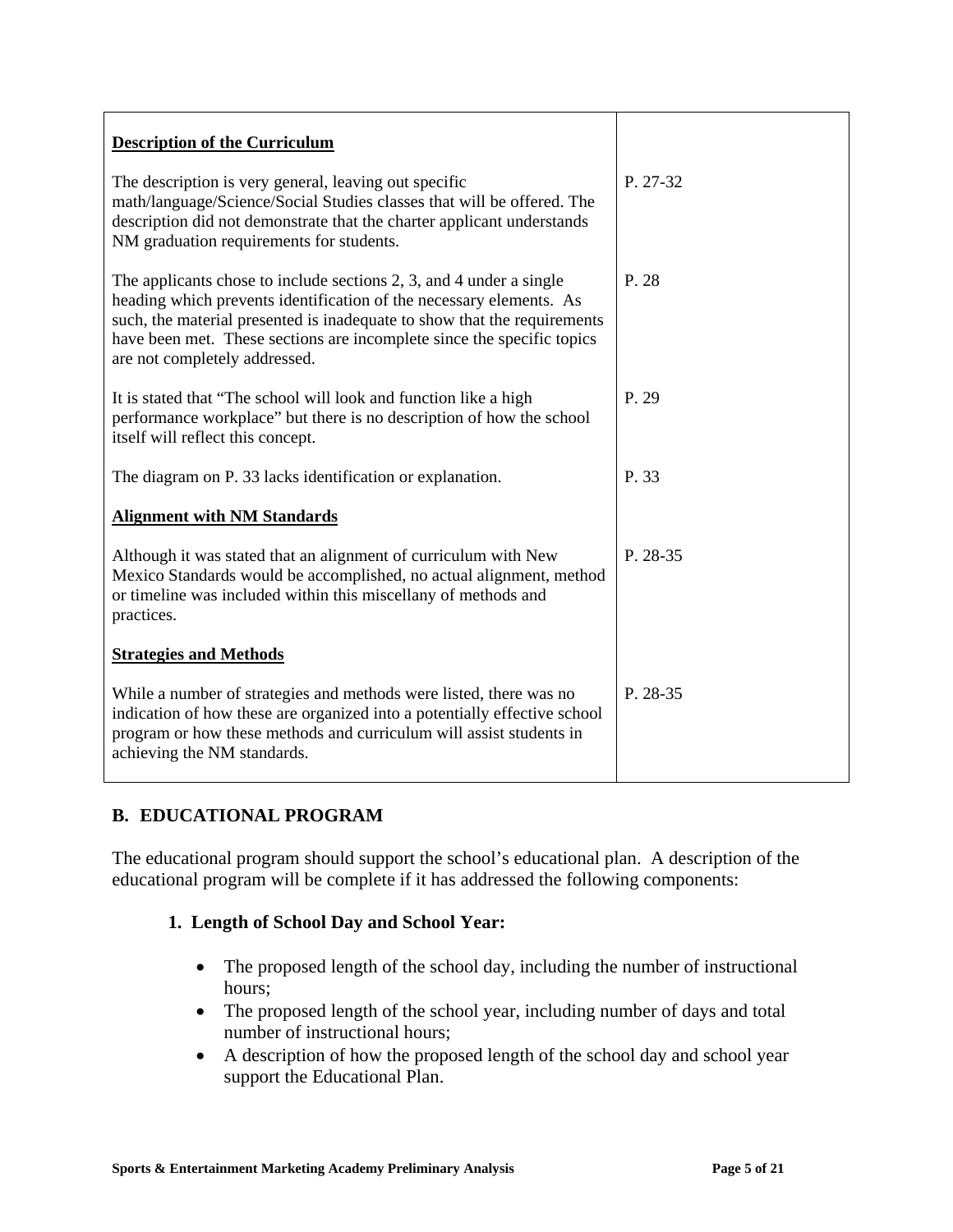# **2. Grade Levels, Class Size and Projected Enrollment:**

- The grade levels the charter school proposes to serve;
- If a phase-in of grade levels is proposed, a plan for the phase-in by year and grade levels and a rationale for the phase-in plan;
- The total projected student enrollment (at full enrollment for the school).
- Projected class size.

## **3. Graduation Requirements (if applicable):**

- The school's proposed credits and requirements for graduation.
- A description of how any proposed requirements that differ from the New Mexico Graduation Requirements [22-13-1.1.] support the school's educational plan.

#### **ANALYSIS: EDUCATIONAL PROGRAM**

| Criteria Not Sufficiently Addressed, Concerns & Additional Questions    | <b>Reference</b> |
|-------------------------------------------------------------------------|------------------|
| <b>Length of School Day and School Year</b>                             |                  |
|                                                                         |                  |
| The proposed length of the school year will be either 180 days (5 days) |                  |
| per week) or 160 days (4 days per week) and total number of             | P. 36            |
| instructional hours will be approximately one thousand eighty hours per |                  |
| year for grades nine through twelve, but there was no indication of     |                  |
| when this decision would be made or how the several criteria upon       |                  |
| which that decision will be based (e.g., cooperative education) would   |                  |
| result in a decision.                                                   |                  |
| <b>Grade Levels, Class Size and Projected Enrollment</b>                |                  |
|                                                                         |                  |
| <b>Graduation Requirements (if applicable)</b>                          |                  |
| There is no description of how any proposed requirements that differ    |                  |
| from the New Mexico Graduation Requirements [22-13-1.1.] support        | P. 37            |
| the school's educational plan. The first year of operation is given as  |                  |
| 2009. The first year of operation cannot be until 2011.                 |                  |
|                                                                         |                  |

## **C. STUDENT PERFORMANCE EXPECTATIONS**

Student academic performance is central to a school's existence. Student performance expectations must be aligned with the mission and the educational plan.

The Student Performance Expectations subsection will be complete if it has provided the following: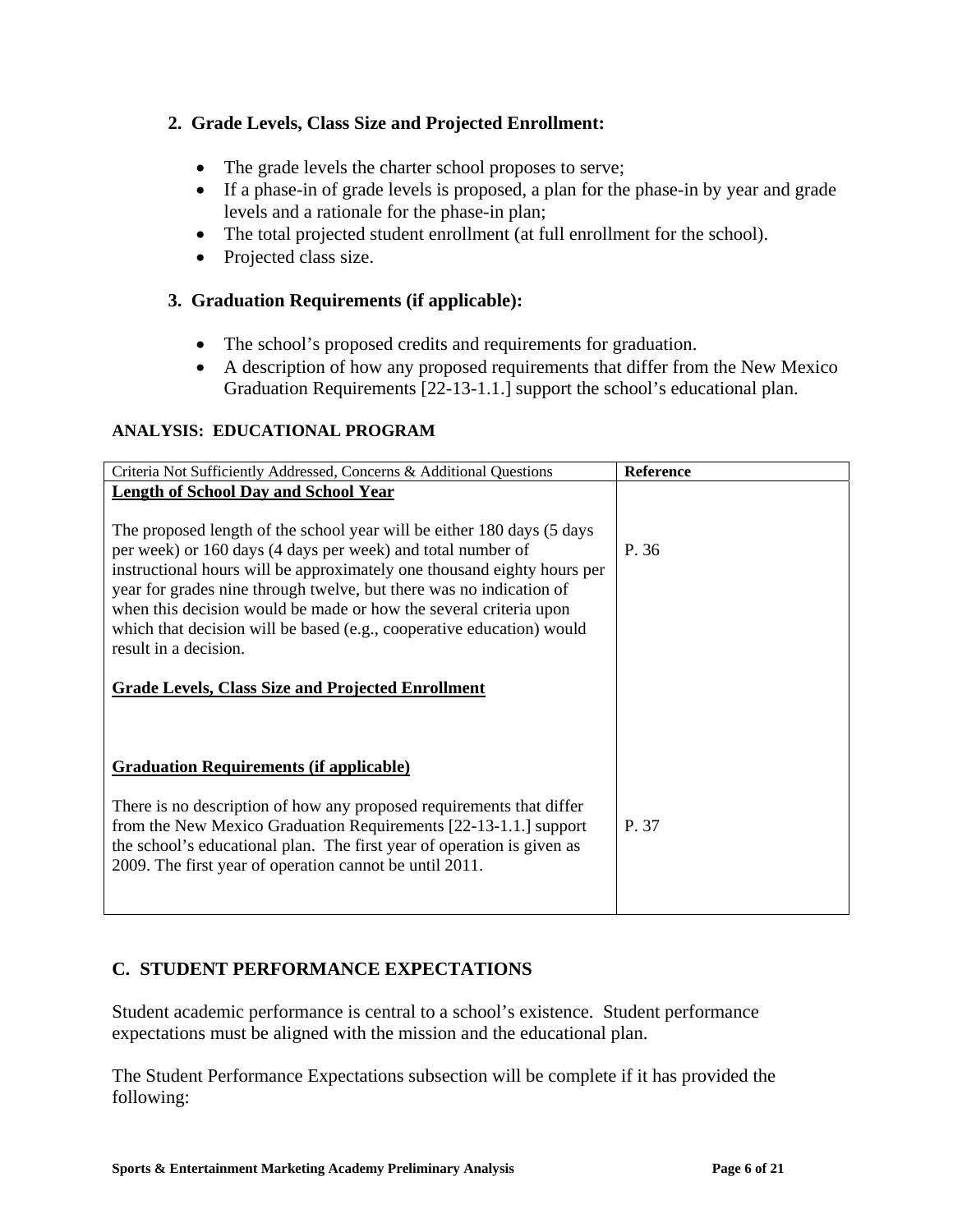- Student-centered goals that are SMART:
	- o **S**pecific;
	- o **M**easurable;
	- o **A**mbitious and **A**ttainable
	- o **R**eflective of the school's mission;
	- o **T**ime-Specific with Target Dates
- Student-centered goals that are aligned with the school's mission and the educational plan

## **ANALYSIS: STUDENT PERFORMANCE EXPECTATIONS**

| Criteria Not Sufficiently Addressed, Concerns & Additional Questions                                                                                                                                                                                               | <b>Reference</b> |
|--------------------------------------------------------------------------------------------------------------------------------------------------------------------------------------------------------------------------------------------------------------------|------------------|
| <b>Student-centered SMART Goals</b>                                                                                                                                                                                                                                |                  |
|                                                                                                                                                                                                                                                                    |                  |
| The requirement is to provide student-centered SMART goals. The<br>application provides performance standards that do not meet the<br>SMART criteria.                                                                                                              | P. 37            |
| The items listed as goals also do not meet the SMART criteria. They<br>are not specific as to the level of achievement nor are they time-specific<br>with target dates. The goals give sources of measurement data but not<br>the actual criteria for achievement. | P. 37            |
| <b>Alignment</b>                                                                                                                                                                                                                                                   |                  |
| No information is provided regarding alignment of the goals with the<br>school's mission or education plan.                                                                                                                                                        |                  |

# **D. PLAN FOR EVALUATING STUDENT PERFORMANCE**

A Plan for Evaluating Student Performance will be complete if it addresses the following components:

- the types of assessments that will be used to measure student progress toward achievement of the NM Standards and the school's student performance expectations;
- the timeline for achievement of the NM Standards and/or the school's student performance expectations;
- the procedures for taking corrective action in the event that student performance falls below the NM Standards and/or the school's student performance expectations;
- remediation for students not achieving standards, including a timeline for implementation of the remediation plan;
- assessments that might be considered in addition to the statewide-mandated testing;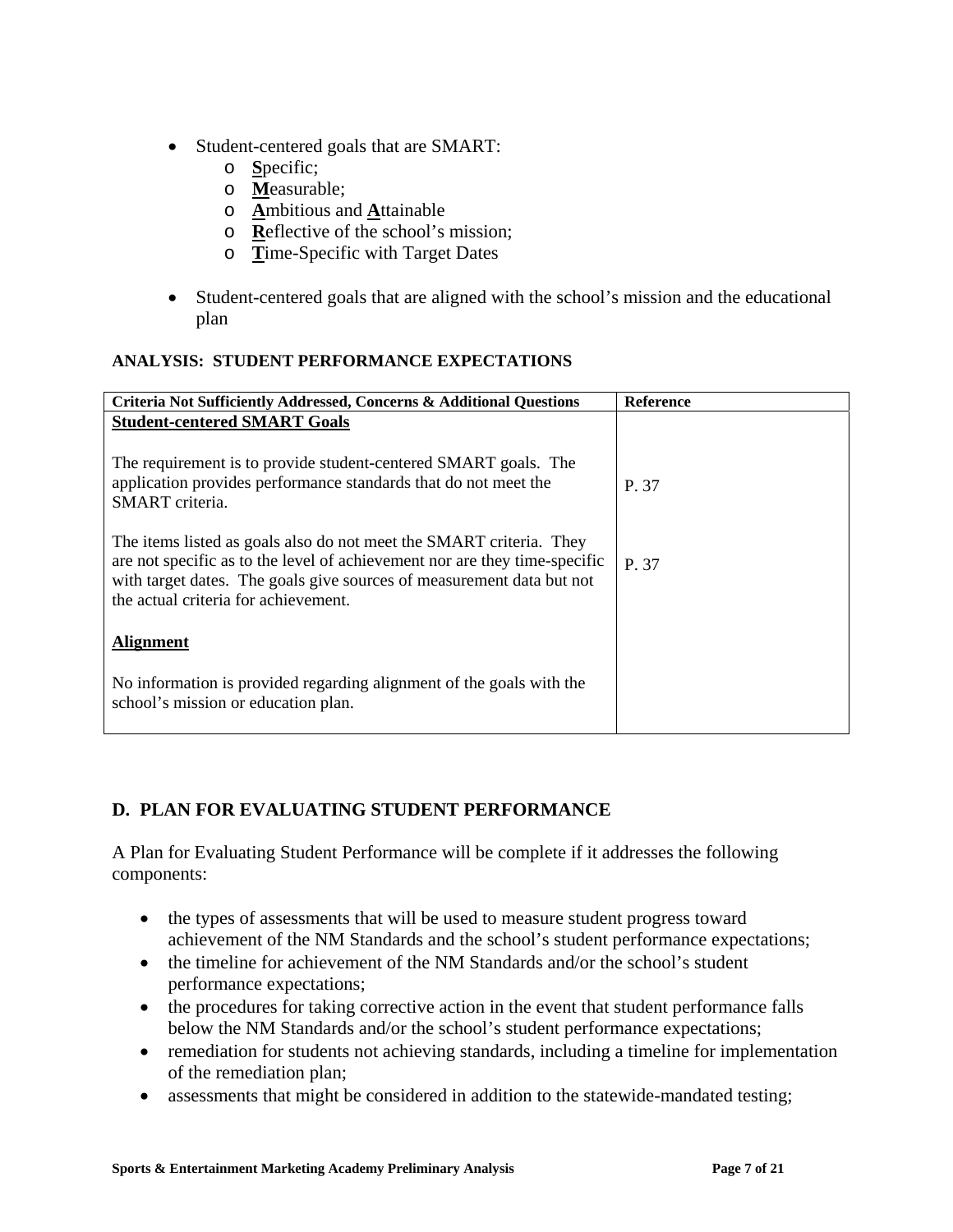• documentation and reporting of student data to students and parents.

# **ANALYSIS: PLAN FOR EVALUATING STUDENT PERFORMANCE**

| Criteria Not Sufficiently Addressed, Concerns & Additional Questions                                                                                                                                                                                                                                                                                                                                      | Reference |
|-----------------------------------------------------------------------------------------------------------------------------------------------------------------------------------------------------------------------------------------------------------------------------------------------------------------------------------------------------------------------------------------------------------|-----------|
| <b>Types of Assessments</b>                                                                                                                                                                                                                                                                                                                                                                               |           |
| The types of assessments to be used are very general; no specific<br>methods are indicated. The discussion centers mainly on processes for<br>evaluation.                                                                                                                                                                                                                                                 | $P.40-42$ |
| <b>Timeline for Achievement</b>                                                                                                                                                                                                                                                                                                                                                                           |           |
| No timeline for achievement is provided.                                                                                                                                                                                                                                                                                                                                                                  |           |
| <b>Corrective Action</b>                                                                                                                                                                                                                                                                                                                                                                                  |           |
| The corrective action plan is simply a listing of activities "being used<br>by other New Mexico Charter Schools" and is not sufficient to<br>determine how these would result in effective change. Although the use<br>of the term "analysis" is used extensively, there is no indication of the<br>process or end goals of any analysis mentioned. As such, the corrective<br>action plan is inadequate. | P.40      |
| <b>Remediation</b>                                                                                                                                                                                                                                                                                                                                                                                        |           |
| There is no remediation plan.                                                                                                                                                                                                                                                                                                                                                                             |           |
| <b>Additional Assessments</b>                                                                                                                                                                                                                                                                                                                                                                             |           |
| No additional assessments are indicated.                                                                                                                                                                                                                                                                                                                                                                  |           |
| <b>Documentation and Reporting</b>                                                                                                                                                                                                                                                                                                                                                                        |           |
| No documentation or reporting procedures are included.                                                                                                                                                                                                                                                                                                                                                    |           |

# **E. SPECIAL POPULATIONS**

A Special Populations subsection will be complete if it has addressed the following components:

- Suggested modifications to the proposed educational program to meet individual student needs, such as bilingual, limited English proficient, and special education;
- An outline of a special education plan *(the final plan of which must be completed and submitted to the charter authorizer by the end of the planning year)* that demonstrates understanding of state and federal special education requirements including the fundamental obligation to provide a free, appropriate education to students identified with disabilities;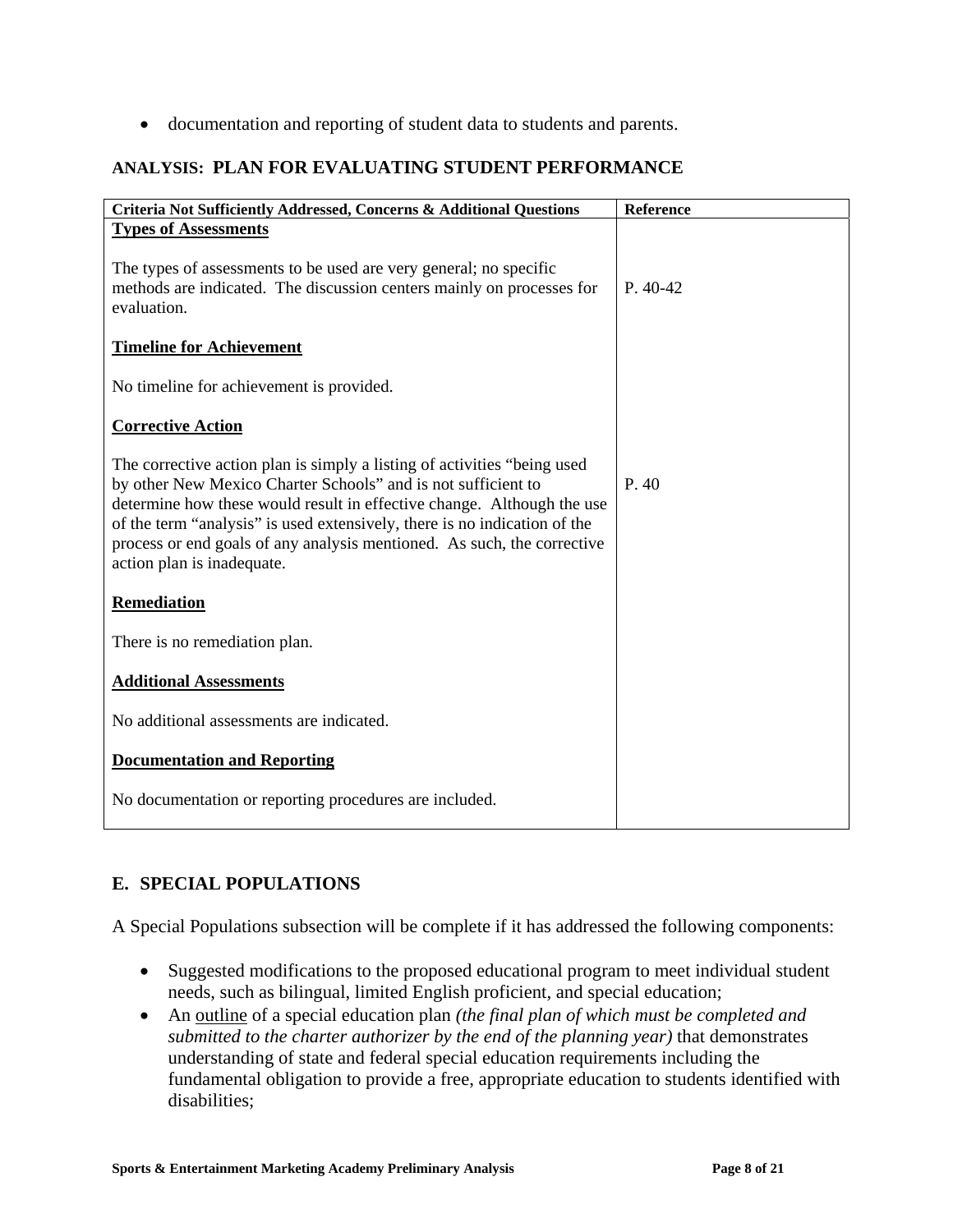• How the charter school will provide access to ancillary services for these special populations, when necessary.

| ANAL I SIS: SPECIAL POPULATIONS                                                                                                                                                                                                     |                  |
|-------------------------------------------------------------------------------------------------------------------------------------------------------------------------------------------------------------------------------------|------------------|
| Criteria Not Sufficiently Addressed, Concerns & Additional Questions                                                                                                                                                                | <b>Reference</b> |
| <b>Modifications to meet Individual Student Needs</b>                                                                                                                                                                               |                  |
| <b>Special Education Plan</b>                                                                                                                                                                                                       |                  |
| <b>Access to Ancillary Services</b>                                                                                                                                                                                                 |                  |
| Ancillary services are mentioned only briefly in association with IEP<br>plans. There is no reference of specific services such as Physical<br>Therapy, Occupational Therapy, Speech/Language, or diagnosticians<br>being utilized. | P. 42            |

#### **ANALYSIS: SPECIAL POPULATIONS**

# **EDUCATIONAL PLAN SUMMARY**

Please summarize your analysis of the Educational Plan section of the school's application. Your summary should reflect your overall impression of the section as presented and discuss the most significant weaknesses of the section.

#### **Summary Analysis**

The educational plan is incomplete and inadequate. It lacks sufficient specificity and often fails to address the required elements. No data was provided to support the effectiveness of the plan and the failure to follow the required format prevents the identification of salient information.

Student goals did not provide the required SMART goal information and do not include actual measures of achievement.

No information is provided regarding alignment of the goals with the school's mission or education plan.

No timeline for achievement of student performance is provided. There is no remediation plan.

No documentation or reporting procedures are included.

The application often does nothing more that to briefly mention general concepts related to the required topics without adequate information that would establish a firm understanding of the elements necessary to initiate and operate a charter school.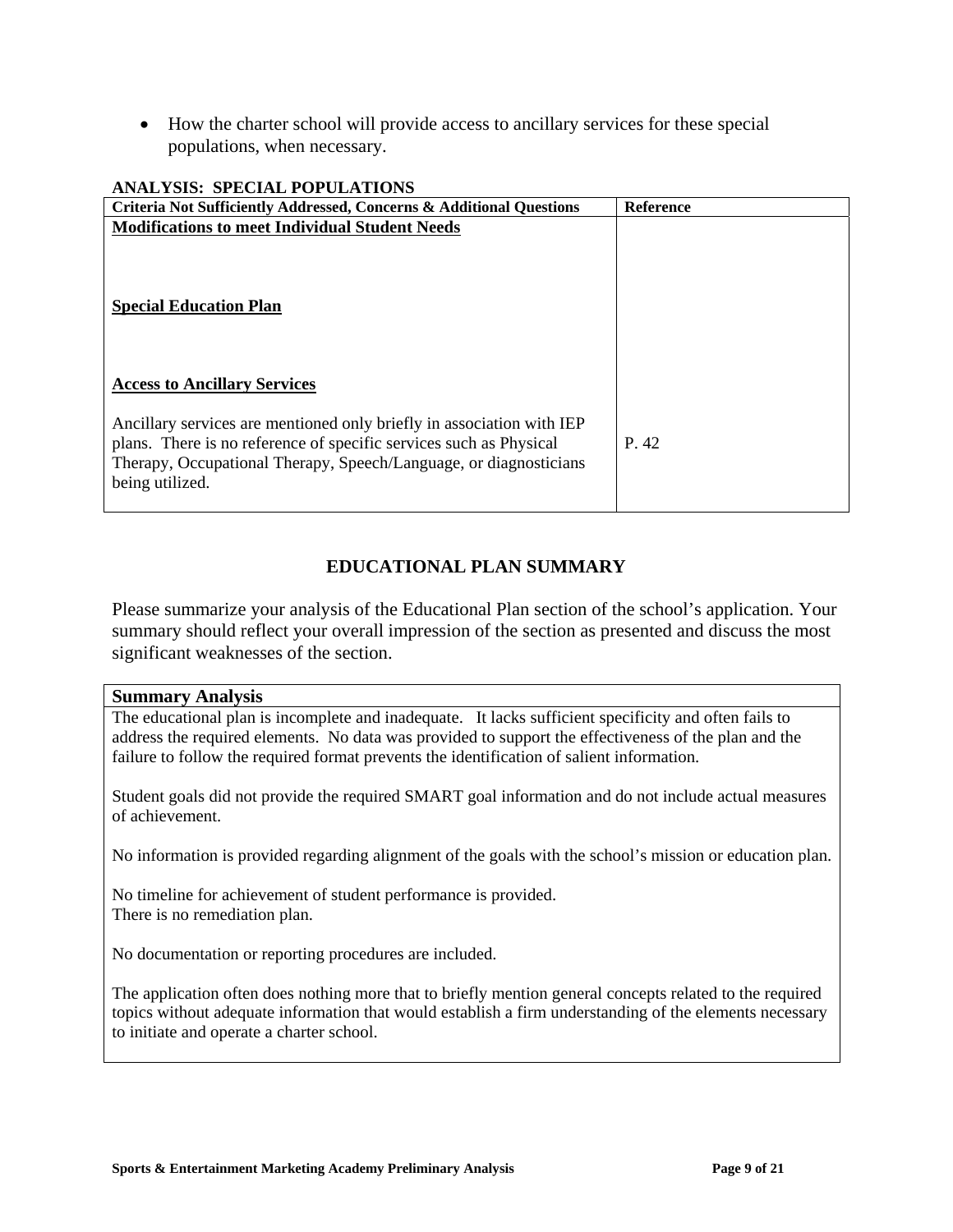# **VI. FINANCIAL PLAN**

The Financial Plan should provide a description of how the school leadership intends to manage the school's finances, including assurances that public funds will be used appropriately and in compliance with all applicable federal and state requirements and laws. It should present a clear picture of the school's financial viability including the soundness of revenue projections; expenditure requirements; and how well the school's budget aligns with and supports implementation of the mission and educational plan.

# **A. BUDGET**

A Budget subsection will be complete if it has addressed the following components:

- A completed revenue projection form 910B5 (included in the application appendices).
- A proposed operating budget covering each year of the charter term based on current unit value using the **5-Year Budget Plan** (included in the application appendices).
- A detailed narrative description of the revenue and expenditure assumptions on which the operating budget is based. The budget narrative should provide sufficient information to fully understand how budgetary figures were determined. The following should be addressed:
	- o major start-up expenses, including staffing and benefits; special education services; facility costs; materials and services; and contracted services; and
	- o spending priorities that align with the school's mission, educational program, management structure, professional development needs, and growth plan.
- A detailed narrative description, including the projected amounts, of all revenue sources other than SEG funding, to include any federal, state, or private funds and/or grants.
- A detailed narrative description of the expenditure assumptions for these other revenue sources.

#### **ANALYSIS: BUDGET**

| Criteria Not Sufficiently Addressed, Concerns & Additional Questions | <b>Reference</b> |
|----------------------------------------------------------------------|------------------|
| <b>Revenue Projection Form 910B5</b>                                 |                  |
|                                                                      |                  |
|                                                                      |                  |
|                                                                      |                  |
| <b>Operating Budget</b>                                              |                  |
|                                                                      |                  |
|                                                                      |                  |
|                                                                      |                  |
| <b>Revenue and Expenditure Assumptions</b>                           |                  |
|                                                                      |                  |
|                                                                      |                  |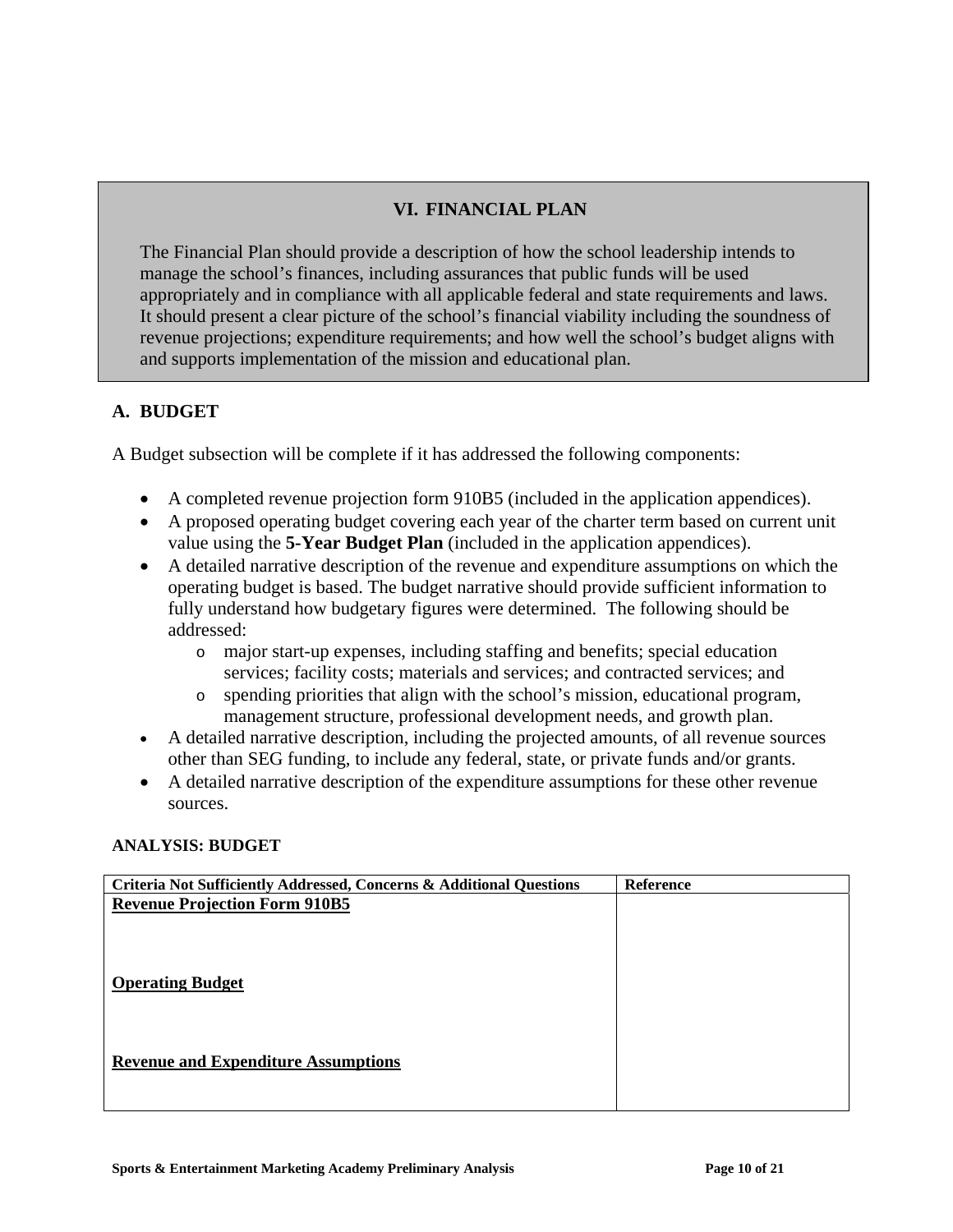| <b>Revenue Sources Other Than SEG Funds</b>             |  |
|---------------------------------------------------------|--|
| <b>Expenditure Assumptions for Other Than SEG Funds</b> |  |

# **B. FISCAL MANAGEMENT**

A plan for fiscal management subsection will be complete if it has addressed the following components:

- A detailed plan indicating how the charter school will manage its fiscal responsibilities.
- A description of the school's internal control procedures that it will utilize to safeguard assets, segregate its payroll and other check disbursement duties, provide reliable financial information, promote operational efficiency, and ensure compliance with all applicable federal statutes and regulations and state statutes and rules relative to fiscal procedures.
- A description of the manner in which the annual audit of the financial operations of the charter school is to be conducted.

#### **ANALYSIS: FISCAL MANAGMENT**

| Criteria Not Sufficiently Addressed, Concerns & Additional Questions        | <b>Reference</b> |
|-----------------------------------------------------------------------------|------------------|
| <b>Fiscal Management Plan</b>                                               |                  |
|                                                                             |                  |
| The "Plan" is an inadequate miscellany of procedures with no                |                  |
| organization. It lacks sufficient detail to instill any level of confidence | $P. 50-51$       |
| that the school will be able to manage its financial affairs responsibly.   |                  |
| The required format is not followed. The information is insufficient to     |                  |
| establish a clear, comprehensive plan or an adequate understanding of       |                  |
| fiscal management.                                                          |                  |
|                                                                             |                  |
| <b>Internal Control Procedures</b>                                          |                  |
| No internal control procedures are provided.                                |                  |
|                                                                             |                  |
| <b>Annual Audit of Financial Operations</b>                                 |                  |
|                                                                             |                  |
| The information is minimal and little more than an assurance that an        |                  |
| audit will be conducted. The PED, not the school, selects the auditor       | $P. 50-51$       |
| for State-chartered schools.                                                |                  |
|                                                                             |                  |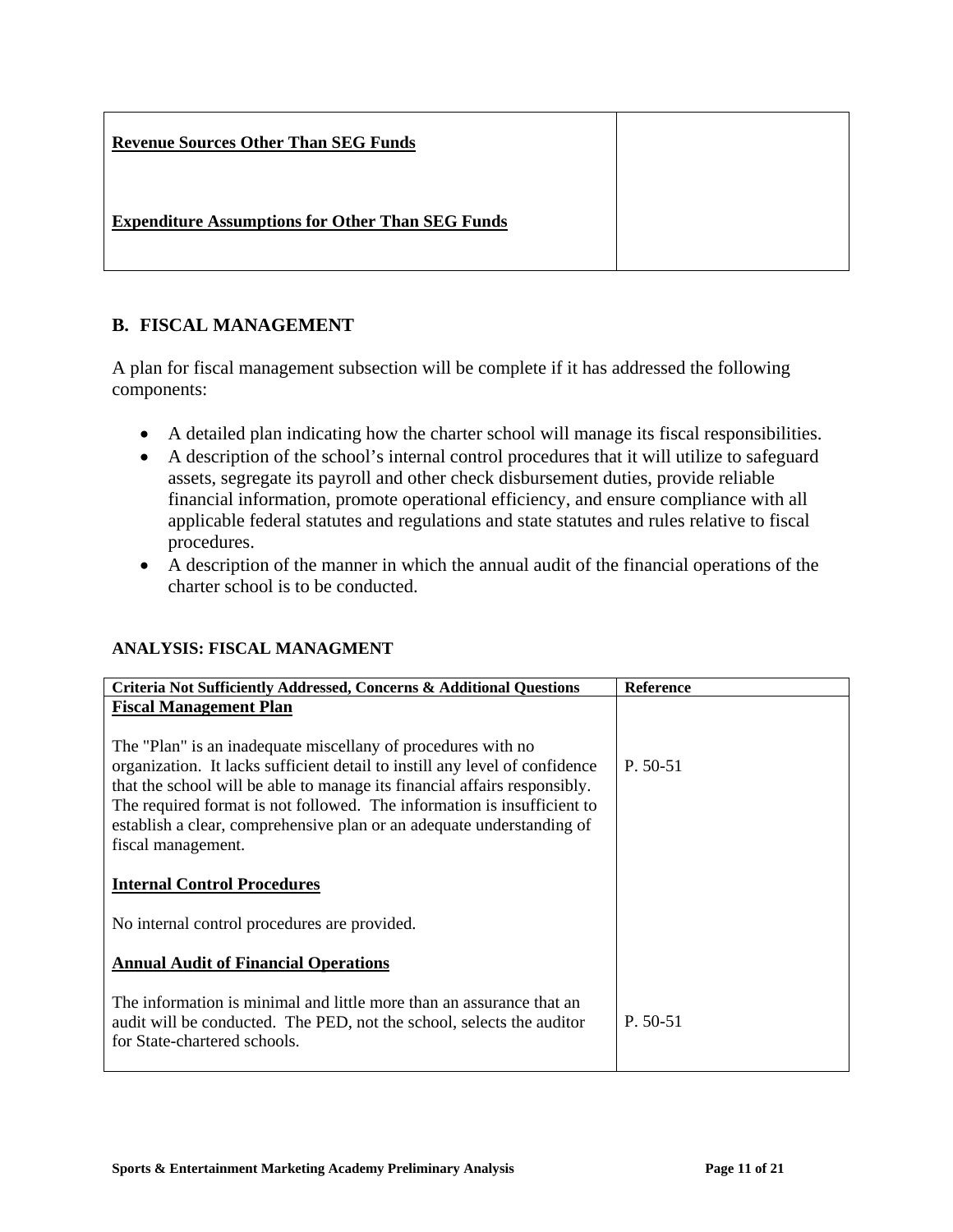## **FINANCIAL PLAN SUMMARY**

Please summarize your analysis of the Financial Plan section of the school's application. Your summary should reflect your overall impression of the section as presented and discuss the most significant weaknesses of the section.

#### **Summary Analysis**

The Financial Plan is inadequate. While the budget is acceptable, the Fiscal Management Plan is only a list of statements and procedures without any systematic organization of financial management processes. There is a dearth of actual information or any plans for fiscal management that would demonstrate an adequate grasp of the many responsibilities inherent upon a charter school governing board, principal, and business manager.

The application failed to provide the required information on Internal Control Procedures.

The Audit information was brief, inadequate, and incorrect.

## **VII. GOVERNANCE /MANAGEMENT PLAN**

The Governance/Management Plan should provide an understanding of how the school will be governed and managed. It should present a clear picture of the school's governance and management practices, what roles and responsibilities various groups and individuals will have, and how those groups will relate to one another. The Plan should outline how decisions are made at the school site, and provide a convincing picture of the school leadership's capacity to successfully operate the school. In addition, the governing body of a charter school is, first and foremost, publicly accountable for student academic performance and the expenditure of public funds.

## **A. GOVERNANCE /MANAGEMENT STRUCTURE**

The Governance Structure subsection will be complete if it has addressed the following components:

- A description of the over-all school governance and site-based management structure.
- An organizational chart for the school that:
	- ο illustrates the proposed school site-based personnel reporting structure to the governing body and the relationship of the governing body to the school's leader and administration;
	- ο Includes on the chart all proposed administrative/staff positions, parent councils, advisory committees and community groups (if any).
- A narrative description of the chart.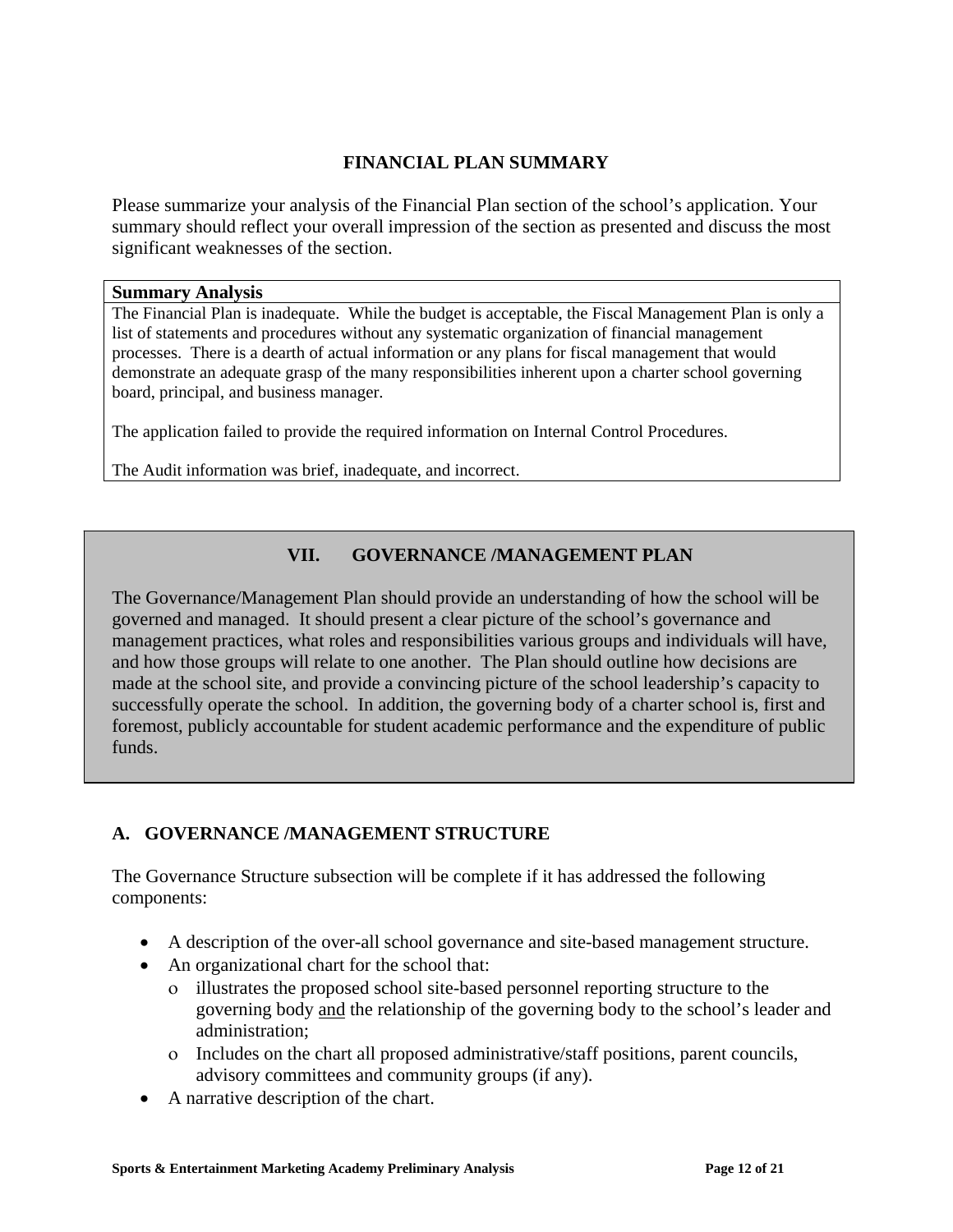## **ANALYSIS: GOVERNANCE /MANAGEMENT STRUCTURE**

| Criteria Not Sufficiently Addressed, Concerns & Additional Questions                                                                                                                                                                                                                                                                                                                                                              | <b>Reference</b> |
|-----------------------------------------------------------------------------------------------------------------------------------------------------------------------------------------------------------------------------------------------------------------------------------------------------------------------------------------------------------------------------------------------------------------------------------|------------------|
| Governance and site-based management structure                                                                                                                                                                                                                                                                                                                                                                                    |                  |
|                                                                                                                                                                                                                                                                                                                                                                                                                                   |                  |
|                                                                                                                                                                                                                                                                                                                                                                                                                                   |                  |
| Organizational chart and narrative description                                                                                                                                                                                                                                                                                                                                                                                    |                  |
|                                                                                                                                                                                                                                                                                                                                                                                                                                   |                  |
| The organizational chart and description of the governing board were<br>not included in the specified order and therefore it was not possible to<br>determine to which section much of the information belonged.                                                                                                                                                                                                                  | P. 52-58         |
| In attempting to describe the differences between the governing board's<br>duties and the principal's duties, five of the duties are the same for both<br>- Sets and reviews personnel policies, Approves annual budget,<br>Reviews periodic financial reports, ensures proper internal controls are<br>in place, and Reviews and approves selection of vendors. No rationale<br>is given for these duplicative responsibilities. | P. 53            |

# **B. DESCRIPTION OF THE GOVERNING BODY**

The Governing Body subsection will be complete if it has addressed the following components:

- Policies and procedures by which the governing body will operate in compliance with all applicable statutes and regulations, including the Open Meetings Act, and that address:
	- o board powers and duties as a whole, individual members, and officers of the governing body;
	- o governing body member recruitment and selection, including the orientation process for new members and ongoing professional development;
	- o the criteria and the process that will be used to select the school's head administrator;
	- o budgeting and operation of the school; and
	- o how decisions will be made.
- A list of each of the members of the school's governing body;
- A brief description of the qualifications of each governing body member.
- An explanation of the nature and extent of staff, families, and the community involvement in the governance of the school, and how they will be notified of the opportunity to participate in the school governance.

#### **ANALYSIS: DESCRIPTION OF THE GOVERNING BODY**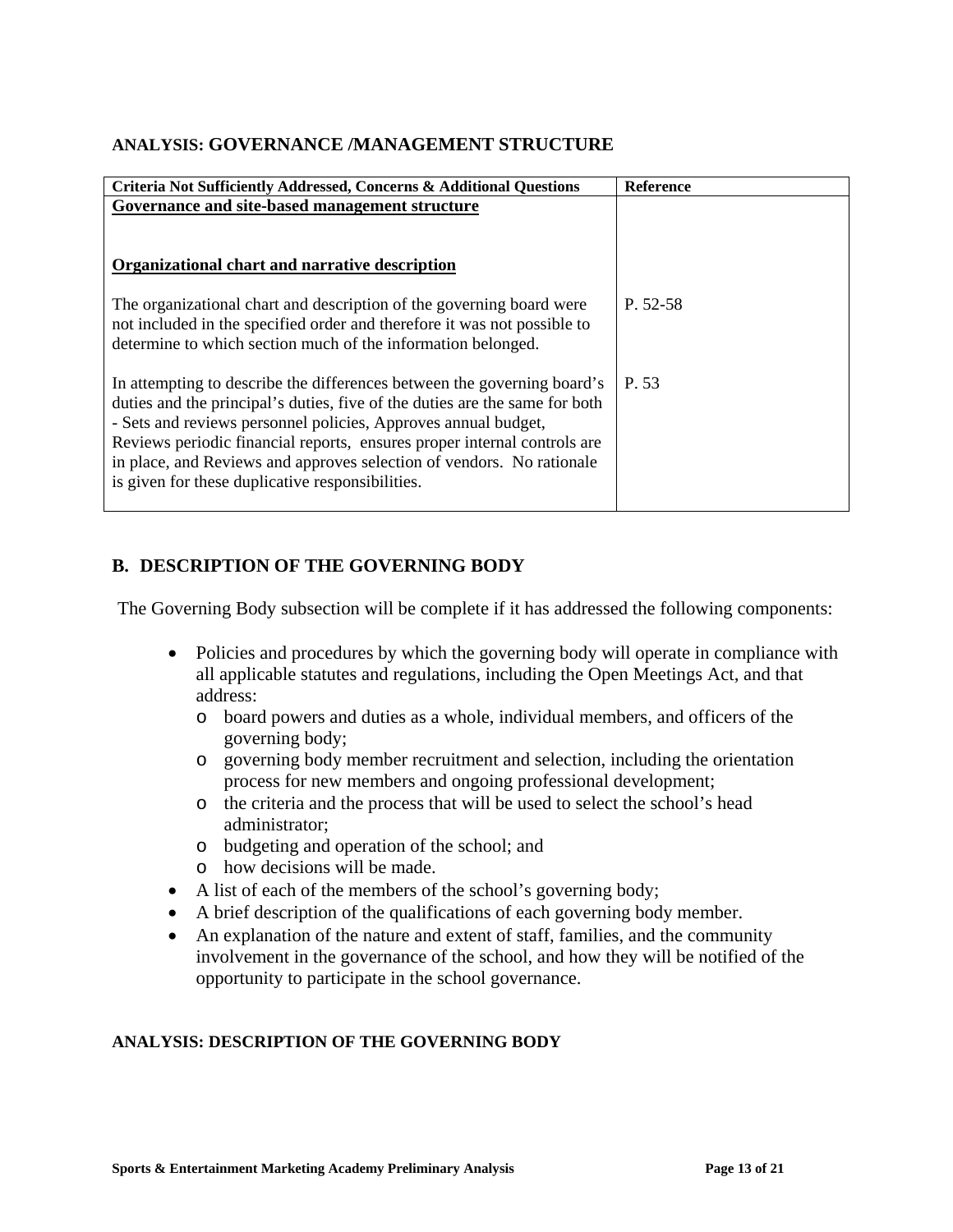| Criteria Not Sufficiently Addressed, Concerns & Additional Questions                                                                                                                                                                                                                                                                                                                                                                                                                                                                                                                                                                                        | Reference      |
|-------------------------------------------------------------------------------------------------------------------------------------------------------------------------------------------------------------------------------------------------------------------------------------------------------------------------------------------------------------------------------------------------------------------------------------------------------------------------------------------------------------------------------------------------------------------------------------------------------------------------------------------------------------|----------------|
| <b>Governing Body policies and procedures</b>                                                                                                                                                                                                                                                                                                                                                                                                                                                                                                                                                                                                               |                |
| The application incorrectly refers to sections 22-5-1 through 22-5-16 of<br>state statutes as the source of the governing board's authority which<br>applies only to local school boards and not to charter school governing<br>boards.                                                                                                                                                                                                                                                                                                                                                                                                                     | P. 54          |
| The criteria or processes listed in order for the board to select the head<br>administrator were not included.                                                                                                                                                                                                                                                                                                                                                                                                                                                                                                                                              |                |
| The application states that the Board of Directors members shall be<br>entitled to receive \$75.00 per day pursuant policy to the per diem and of<br>\$0.35 per mile or the going rate consistent with the mileage policy.<br>Charter school governing boards are not entitled to any kind of pay or<br>compensation for their services, although necessary travel for approved<br>purposes outside of their normal responsibilities (e.g., out-of-town<br>meetings or training) may be paid.                                                                                                                                                               | P. 55          |
| The application also states that "The Board of Directors may also by<br>resolution specify the types of activities for which per diem may be<br>received provided that such specification may include any activities in<br>which per diem and mileage would not be permitted by the per diem<br>and mileage act or applicable state regulations interpreting or<br>implementing that act." The proposal to pay governing body members<br>a per diem for attending meetings is not prohibited by the Charter<br>Schools Act. However, it is not a best practice since the law, Section<br>22-5-5 NMSA 1978, states that "the members of a local school board | P. 55<br>P. 55 |
| shall serve without compensation."<br>The application states "The permanent Board of Directors will include<br>at least 6 members that represent the following constituencies; The<br>Principal of SEMA, the SEMA Business Manager, " The principal<br>and business manager are employees of the school and, as such, do not<br>qualify as "constituencies" and may not hold positions on the<br>governing board. Section 22-21-1 NMSA 1978 prohibits such<br>individuals from serving on the board.                                                                                                                                                        |                |
| List of governing body members and qualifications                                                                                                                                                                                                                                                                                                                                                                                                                                                                                                                                                                                                           |                |
|                                                                                                                                                                                                                                                                                                                                                                                                                                                                                                                                                                                                                                                             |                |
| <b>Staff, families, and community involvement in governance</b>                                                                                                                                                                                                                                                                                                                                                                                                                                                                                                                                                                                             |                |
| No information was provided on staff, family, and community<br>involvement in governance.                                                                                                                                                                                                                                                                                                                                                                                                                                                                                                                                                                   |                |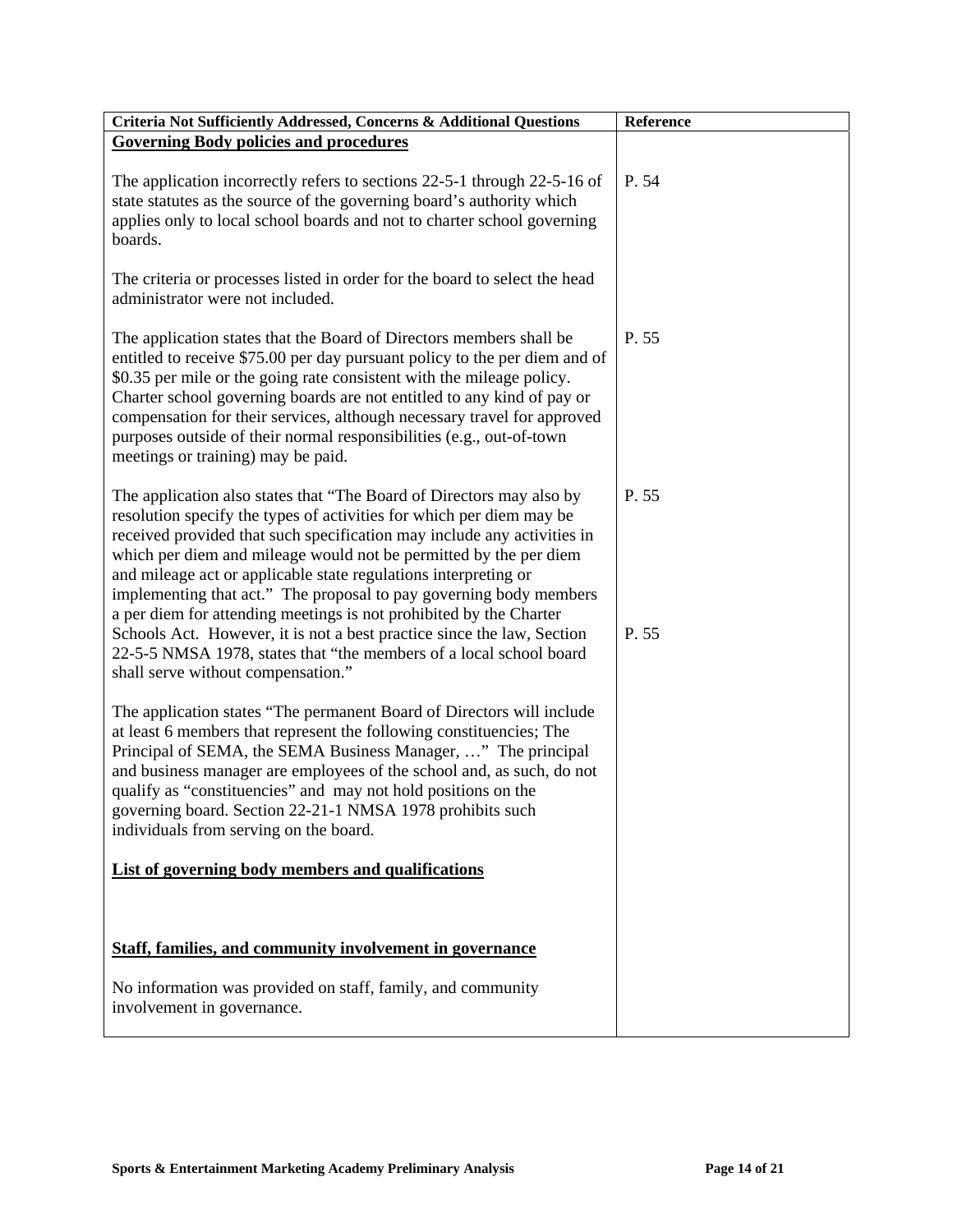#### **C. PARTNERSHIPS:** *This section is optional and should be completed if the school has identified a partner organization that is essential to the existence of the charter school, its governance, key instructional, and/or management functions.*

The Partnership subsection will be complete if the following components are included:

- Name of the partner organization.
- Name of the contact person at the partner organization and that person's full contact information.
- A description of the nature and purpose of the school's partnership with the organization.
- If applicable, an explanation of how the partner organization will be involved in the governance of the school.
- Evidence (in the form of a letter of support or intent to partner) that the school has a formal partnership agreement with the partner organization.

#### **ANALYSIS: PARTNERSHIPS**

| Criteria Not Sufficiently Addressed, Concerns & Additional Questions | <b>Reference</b> |
|----------------------------------------------------------------------|------------------|
| Partner organization and contact information                         |                  |
|                                                                      |                  |
| No partnerships reported.                                            |                  |
|                                                                      |                  |
| Nature and purpose of partnership                                    |                  |
|                                                                      |                  |
| N/A                                                                  |                  |
|                                                                      |                  |
| Partner organization involvement with school governance              |                  |
|                                                                      |                  |
| N/A                                                                  |                  |
|                                                                      |                  |
| <b>Evidence of formal partnership agreement</b>                      |                  |
|                                                                      |                  |
| N/A                                                                  |                  |
|                                                                      |                  |
|                                                                      |                  |

## **D. SCHOOL ORGANIZATIONAL STRUCTURE**

A School Organizational Structure subsection will be complete if the following components are included:

- Based on the organizational chart provided under subsection *A. GOVERNANCE/MANAGEMENT STRUCTURE* above, job descriptions that identify key roles, responsibilities and accountability for each staff position listed on the organizational chart.
- A staffing plan for each year of the first charter term, including the proposed pupilteacher ratio to support the educational plan.

#### **ANALYSIS: SCHOOL ORGANIZATIONAL STRUCTURE**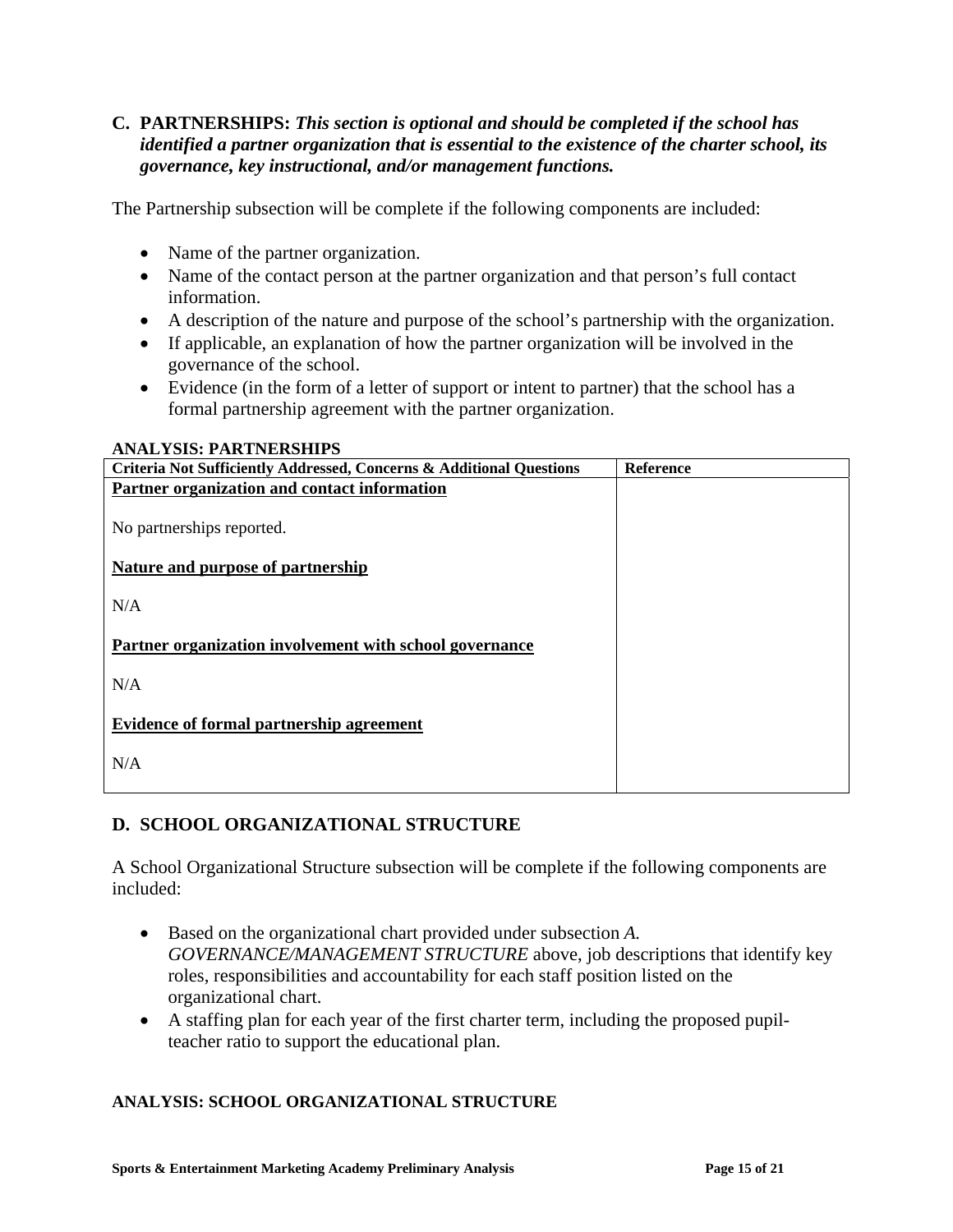| <b>Criteria Not Sufficiently Addressed, Concerns &amp; Additional Questions</b> | <b>Reference</b> |
|---------------------------------------------------------------------------------|------------------|
| Description of site-based management structure and job                          |                  |
| descriptions for all organizational chart positions                             |                  |
|                                                                                 |                  |
|                                                                                 |                  |
|                                                                                 |                  |
|                                                                                 |                  |
|                                                                                 |                  |
| Years 1-5 staffing plan with pupil-teacher ratio supporting                     |                  |
| educational plan                                                                |                  |
|                                                                                 |                  |
|                                                                                 |                  |
| The five-year staffing plan is inadequate. It does not include the              | Pp. 58-62        |
| number of teachers or other staff to be hired or address the addition of        |                  |
| staff over the five-year charter period that will be necessary to meet          |                  |
| increased enrollment as described in the enrollment projection.                 |                  |
|                                                                                 |                  |
|                                                                                 |                  |

# **E. EMPLOYEE RELATIONS**

An Employee Relations subsection will be complete if the following components are addressed:

- A description of the school's personnel policies and procedures that comply with all applicable federal statutes and regulations, including the School Personnel Act.
- The proposed salary schedules that comply with the minimum salary requirements as identified in the School Personnel Act for all employees.
- A description of the evaluation process for staff that will include evaluation of teachers by a licensed school administrator.
- An explanation of the school's staff discipline process that provides for due process.

#### **ANALYSIS: EMPLOYEE RELATIONS**

| <b>Criteria Not Sufficiently Addressed, Concerns &amp; Additional Questions</b> | Reference |
|---------------------------------------------------------------------------------|-----------|
| School's personnel policies and procedures                                      |           |
|                                                                                 |           |
|                                                                                 |           |
| Proposed salary schedules for all employees                                     |           |
|                                                                                 |           |
| The salary schedule is a narrative listing of general salary rates, but         |           |
| does not include a progressive annual salary schedule.                          | P. 65-66  |
|                                                                                 |           |
| <b>Evaluation process for staff</b>                                             |           |
|                                                                                 |           |
|                                                                                 |           |
| <b>Staff discipline process</b>                                                 |           |
|                                                                                 |           |
|                                                                                 |           |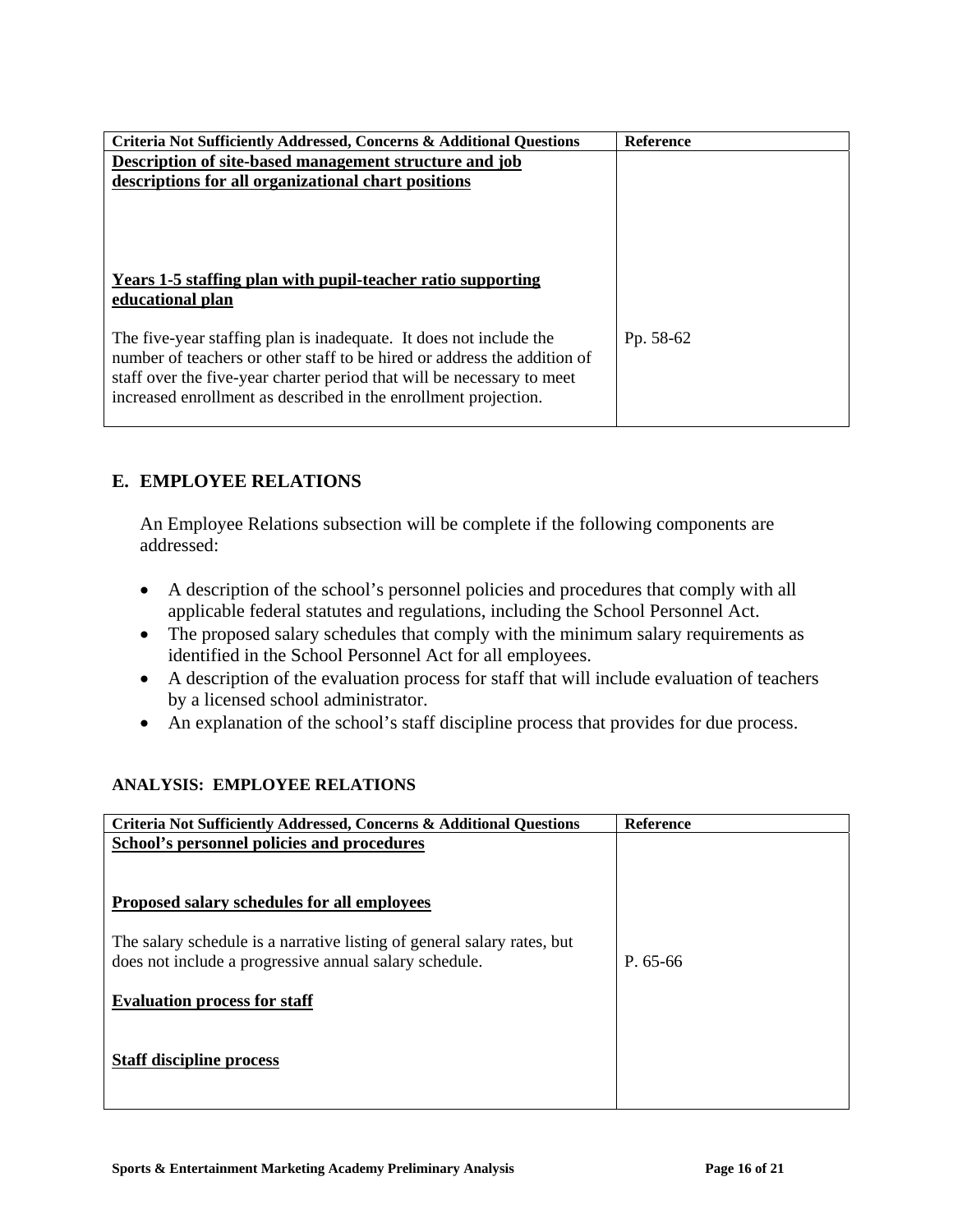## **F. STUDENT ENROLLMENT PROCEDURES AND DISCIPLINE POLICY**

A student enrollment procedures and discipline policy section will be complete if the following components are addressed:

- A description of the school's admissions policies and procedures, including an explanation of the timeline for admission.
- A description of the school's lottery process that is in accordance with applicable law.
- A brief description of the proposed student discipline policy that complies with the Student Rights and Responsibilities set forth in the Public Education Department rules and regulations [6.11.2 NMAC] (Note: proposed student discipline procedures are to be included in the Appendices.)

# **ANALYSIS: STUDENT ENROLLMENT PROCEDURES AND DISCIPLINE POLICY**

| Criteria Not Sufficiently Addressed, Concerns & Additional Questions                                                                                                                                                                                                                                                                                                                                                                                                                                                                                                                                                                                                                                                                                                                                                                   | <b>Reference</b> |
|----------------------------------------------------------------------------------------------------------------------------------------------------------------------------------------------------------------------------------------------------------------------------------------------------------------------------------------------------------------------------------------------------------------------------------------------------------------------------------------------------------------------------------------------------------------------------------------------------------------------------------------------------------------------------------------------------------------------------------------------------------------------------------------------------------------------------------------|------------------|
| <b>School enrollment policies and procedures</b>                                                                                                                                                                                                                                                                                                                                                                                                                                                                                                                                                                                                                                                                                                                                                                                       |                  |
| The application states that "SEMA accepts all students that come to the<br>school in "good standing" but does not define "good standing."                                                                                                                                                                                                                                                                                                                                                                                                                                                                                                                                                                                                                                                                                              | P. 71            |
| <b>Lottery process</b>                                                                                                                                                                                                                                                                                                                                                                                                                                                                                                                                                                                                                                                                                                                                                                                                                 |                  |
| The description of the lottery process is very brief and does not include<br>a plan for multiple lotteries if seats remain open. The process of<br>student selection by a random number generator is not fully explained.<br>This automated and non-public process raises concerns about the<br>transparency of the lottery process in that it does not provide for any<br>method of public observation or verification that student selection is by<br>chance and not determined by any predisposing criteria or selective<br>programming. While there is no provision of state law that requires a<br>lottery to be open to the public, a charter school would be expected to<br>be able to explain and justify how a non-public method of student<br>selection assures a random and unbiased result which was not included<br>here. | P. 71            |
| Description of proposed student discipline policy                                                                                                                                                                                                                                                                                                                                                                                                                                                                                                                                                                                                                                                                                                                                                                                      |                  |
| Proposed student discipline procedures (appendix)                                                                                                                                                                                                                                                                                                                                                                                                                                                                                                                                                                                                                                                                                                                                                                                      |                  |

## **G. FACILITIES:**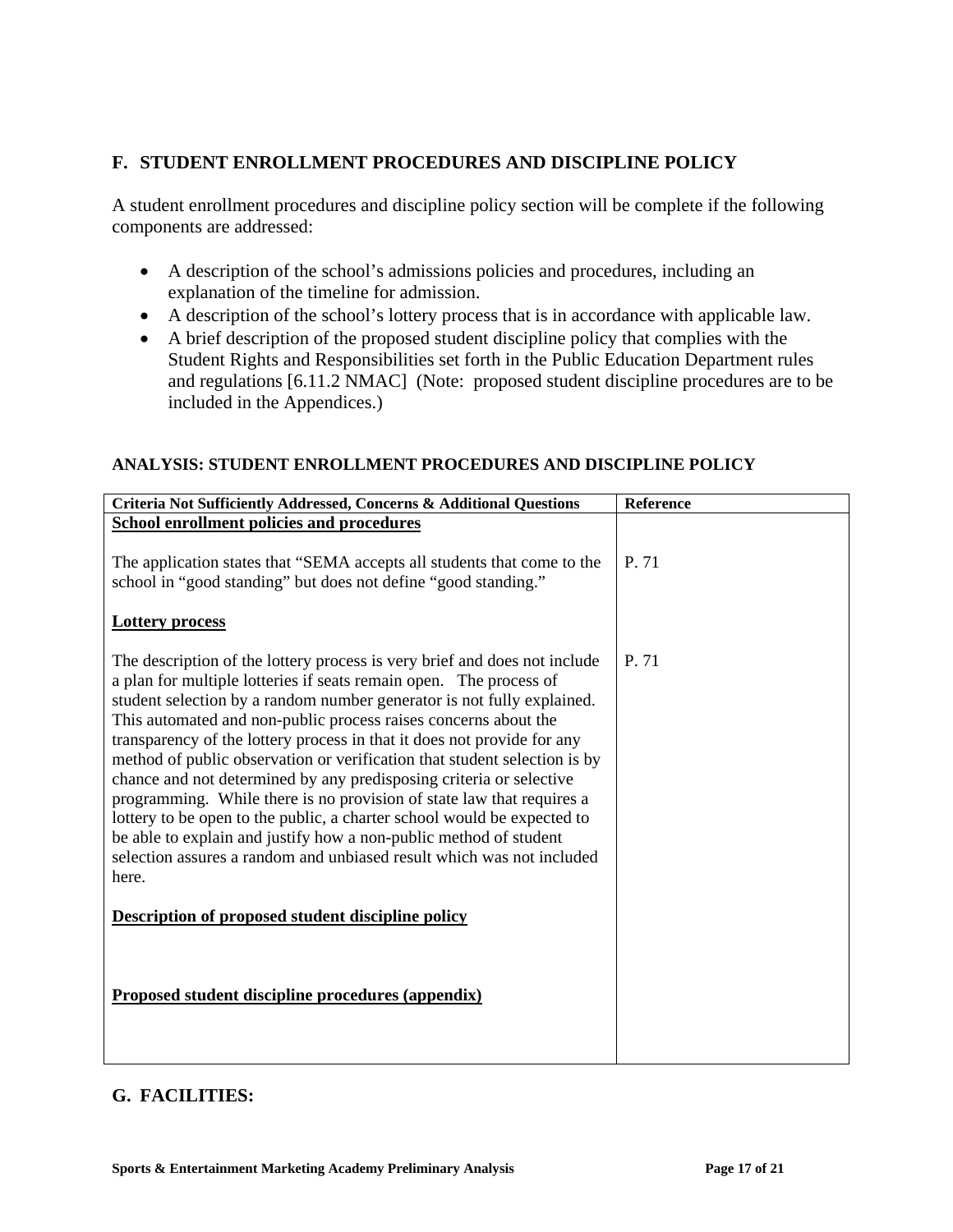The facilities plan should demonstrate that the applicant group has carefully considered the school's facilities needs and understands its options for meeting those needs.

*Has the applicant group selected or secured a facility?*  $\Box$  Yes  $\Box$  No

# *NOTE: Based upon "YES" or "NO", complete the appropriate analysis below.*

**If "YES"** a Facilities section will be complete if the following components are addressed:

- A description of the proposed facility, including location, size, and layout of space. An explanation of how the facility will support the implementation of the school's educational plan.
- An explanation of the proposed capital outlay needs for the facility, including projected requests for capital outlay assistance for the school.

#### **ANALYSIS: FACILITIES – IF "YES"**

| Criteria Not Sufficiently Addressed, Concerns & Additional Questions | Reference |
|----------------------------------------------------------------------|-----------|
| Description of proposed facility and how facility will support       |           |
| school's educational plan                                            |           |
| Not applicable.                                                      |           |
|                                                                      |           |
| Proposed capital outlay needs                                        |           |
| Not applicable.                                                      |           |
|                                                                      |           |

#### **If "NO" a Facilities section will be complete if the following components are addressed:**

- An explanation of the needs of a facility that will support the implementation of the school's educational plan, including desired location, size, and layout of space.
- A description of a reasonable plan to identify and secure an adequate facility.
- The proposed capital outlay needs for the facility, including projected requests for capital outlay assistance for the school.

## **ANALYSIS: FACILITIES – IF "NO"**

| Criteria Not Sufficiently Addressed, Concerns & Additional Questions          | <b>Reference</b> |
|-------------------------------------------------------------------------------|------------------|
| Explanation of school's facility needs to support educational plan            |                  |
|                                                                               |                  |
| Reasonable plan for identifying and securing adequate facility                |                  |
|                                                                               |                  |
| It is stated that "The founders plan to identify a school site by the fall of |                  |
| 2011 after the charter is approved" however, if the school is to open in      |                  |
| Fall, 2011, a facility must be identified before then. This portion of the    |                  |
| facility plan is inadequate.                                                  | P 72             |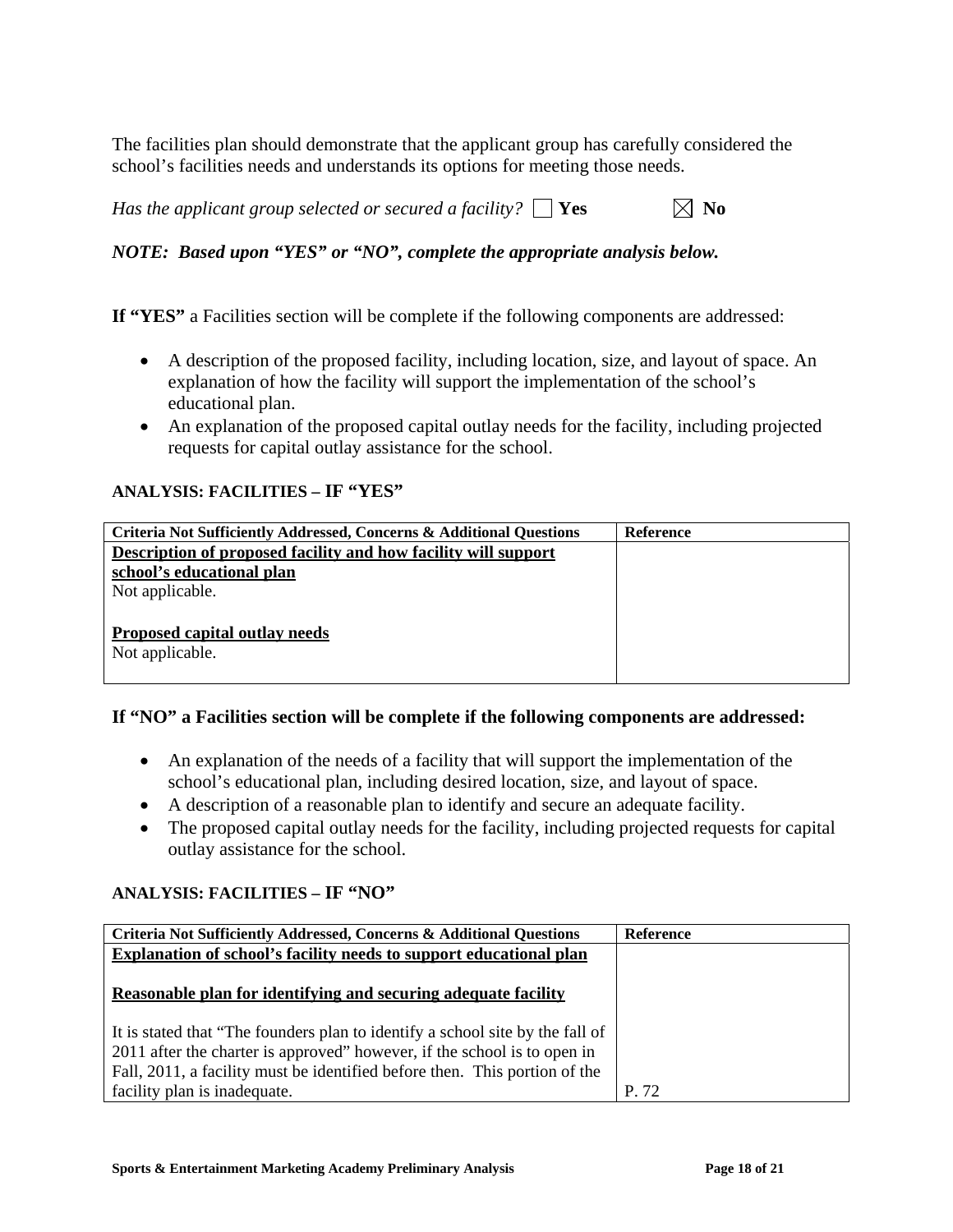| Proposed capital outlay needs |
|-------------------------------|
|-------------------------------|

#### **H. OTHER STUDENT SERVICES**

This section will be complete if the following components are addressed:

- A description of the school's plans for meeting the transportation needs of its students and plans for contracting services for transportation, if applicable.
- A description of the school's plans for meeting the food services needs of its students and plans for contracting services for food services, if applicable.
- A description of the school's plans for providing student access to other services, including but not limited to counseling and health services and plans for contracting services, if applicable.

#### **ANALYSIS: Other Student Services**

| Criteria Not Sufficiently Addressed, Concerns & Additional Questions | Reference |
|----------------------------------------------------------------------|-----------|
| <b>Transportation</b>                                                |           |
|                                                                      |           |
|                                                                      |           |
|                                                                      |           |
| <b>Food Service</b>                                                  |           |
|                                                                      |           |
|                                                                      |           |
| <b>Student access to other services</b>                              |           |
|                                                                      |           |
|                                                                      |           |
|                                                                      |           |

## **GOVERNANCE / MANAGEMENT PLAN SUMMARY**

Please summarize your analysis of the Governance/Management section of the school's application. Your summary should reflect your overall impression of the section as presented and discuss the most significant weaknesses of the section.

#### **Summary Analysis**

The Governance and Management Plan is inadequate and incomplete. The application duplicates governing board and principal responsibilities. In responding to the question regarding the powers and responsibilities of the charter school's governing board, the applicant provided a statutory citation to the powers and duties of local school boards which was incorrect. Merely restating what is required by law is an incomplete answer since it provides CSD with no information about the proposed school's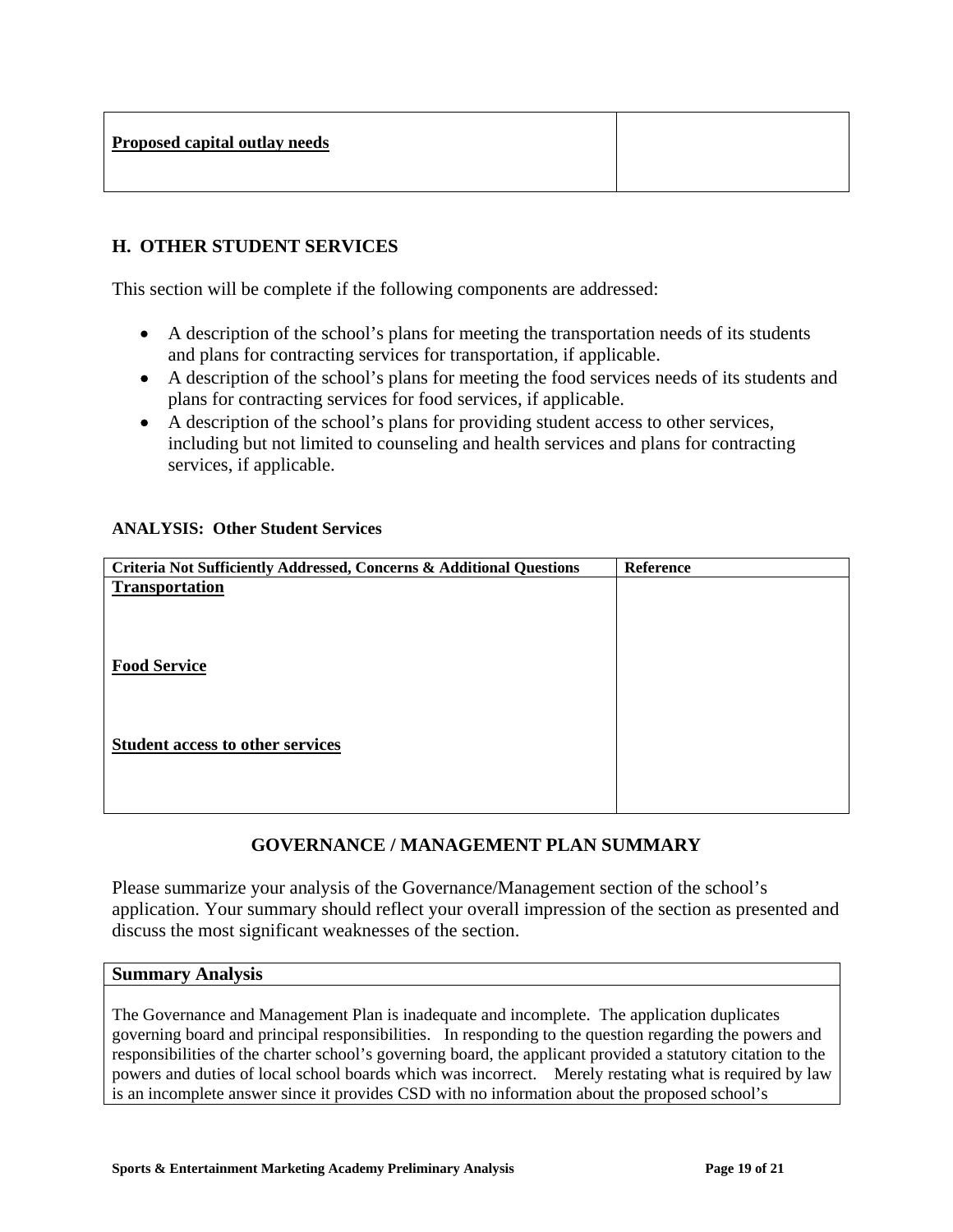governing body. Such an answer illustrates a lack of capacity on the part of the applicant to comprehend the scope and limitations of the governing body of a charter school. By including both the principal and business manager as members (or "constituencies") the proposed board membership plan places them in a situation that conflicts with their positions as school employees.

No information was provided on staff, family, and community involvement in governance.

The staffing plan is inadequate and incomplete.

The salary schedule does not include a progressive annual salary schedule.

The lottery process is not transparent and there is no information to indicate how a fair and open lottery will be conducted given the automated nature of student selection.

This Governance and Management Plan does not demonstrate an adequate understanding of governing board and principal responsibilities, applicable law, or necessary management responsibilities. It is missing, in whole or in part, several required elements.

# **VIII. REQUIREMENTS**

The Requirements section of the application addresses the necessary arrangements that school leaders must make to define the respective legal liability and responsibility of the governing body and the Public Education Department. These requirements include, but are not limited to, securing appropriate insurance coverage and identifying waivers that will be sought by the school from the Public Education Department.

## **A. LEGAL LIABILITY AND INSURANCE COVERAGE:**

The legal liability and insurance coverage section will be complete if contains:

• A statement that the charter school will participate in coverage by the public school insurance authority and will comply with all applicable rules of that authority.

#### **ANALYSIS: LEGAL LIABILITY AND INSURANCE COVERAGE**

| <b>Criteria Not Sufficiently Addressed, Concerns &amp; Additional Questions</b> | <b>Reference</b> |
|---------------------------------------------------------------------------------|------------------|
| Statement of public school insurance participation                              |                  |
|                                                                                 |                  |
|                                                                                 |                  |
|                                                                                 |                  |
|                                                                                 |                  |
|                                                                                 |                  |